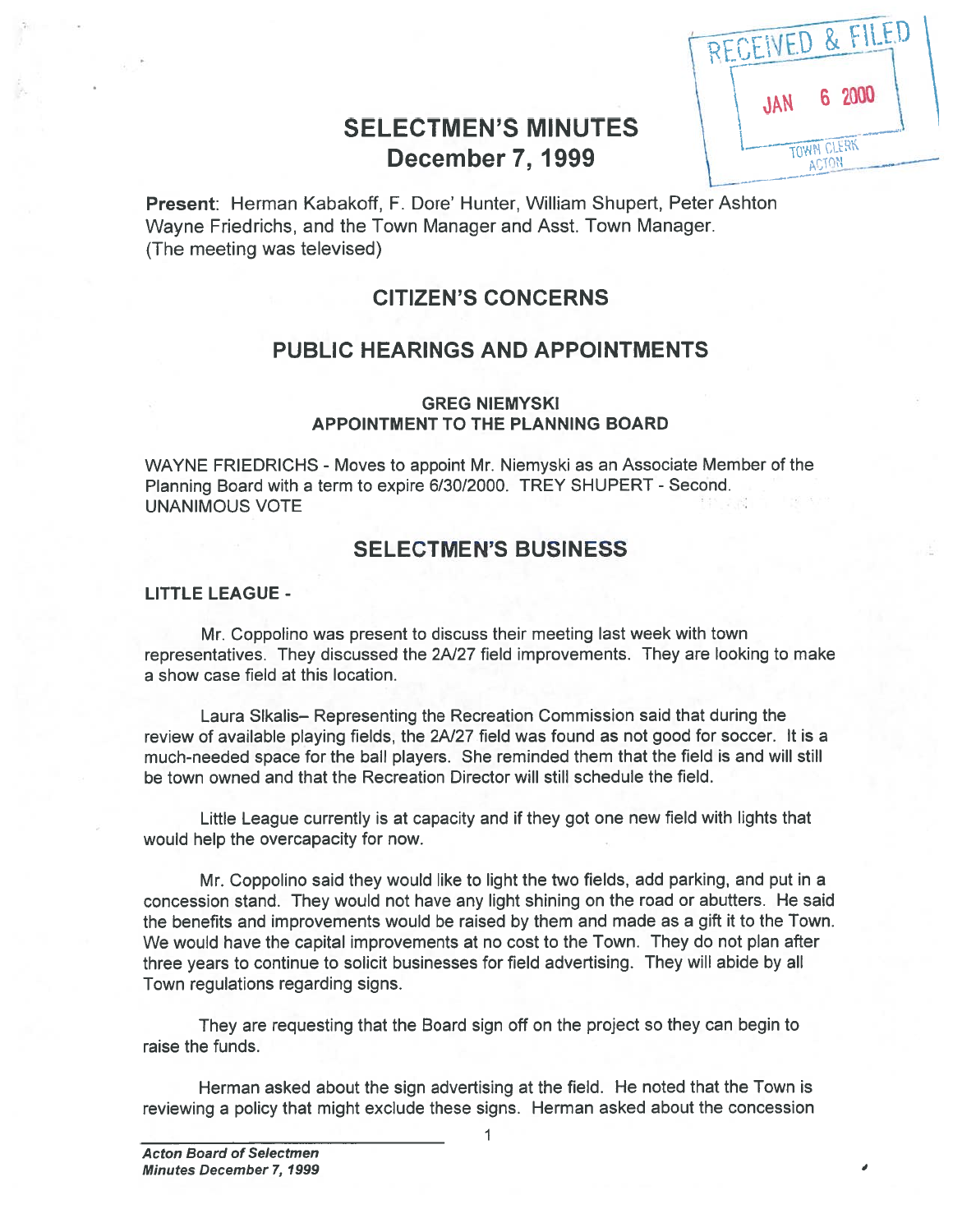Jim Gallagher Esterbrook Road resident. He wanted to know how the process to select funding for one parce<sup>l</sup> or another was developed. He asked about <sup>a</sup> fire station being located there. Herman answered that we have <sup>a</sup> consultant that is studying this at this moment. We are however tied to <sup>a</sup> time frame in <sup>a</sup> <sup>61</sup> <sup>A</sup> parcel. <sup>120</sup> days is what we have and we have used 60 already.

Bob Piro — he is very concerned about the traffic, he walks his horses on that street. He feels that it is an ideal area for Police/Fire station. He also asked how <sup>a</sup> parce<sup>l</sup> with wetlands could be built into <sup>a</sup> shopping Center; he did not know how that would be allowed to be made into <sup>a</sup> parking lot.

Dore' said that he was not in favor of a joint Police /Fire station on that site.

Graham Knowland said that property was under 61A and we should take mote time to review it. Dore'; said that we need to take the vote now to be able meet the deadlines.

Herman reminded them that the Board would still have the final decision on the site <sup>p</sup>lan, he said they do not intend to use Esterbrook Road in the <sup>p</sup>lans presented to the Board.

Peter suggested that although the Board from <sup>a</sup> fiscal point would not probably be able to vote to fund this project, he suggested we delay our decision until January 4<sup>th</sup> meeting to <sup>g</sup>ive the neighbors <sup>a</sup> chance to examine ways to keep the land open.

Wayne said that this offer is for <sup>75</sup> percen<sup>t</sup> of the entire parcel.

Eleanor Burns thanked them for the delay so that they could continue to review this issue. She was concerned about the Esterbrook traffic and the gate to the Colonial lot as they use it all the time.

PETER ASHTON - Moved to delay the decision until January 4<sup>th</sup> - TREY SHUPERT -Second. UNANIMOUS VOTE

### PROPOSED SKATE PARK

Herman asked for an update. Don said that the board asked to have this reviewed in 60 days at the November 9<sup>th</sup> meeting. They are now looking at South Acton because it is manned <sup>24</sup> hours <sup>a</sup> day by fire fighters. We looked into the insurance and other parks and it looks like we should try to locate it in South Acton. Herman noted that the group said that the walk from the high school to the South Acton site would be just fine.

NOVEMBER <sup>15</sup> SPECIAL TOWN MEETING- Wayne said he was confused about Article 1 at the November 15<sup>th</sup> meeting. He would like to hear what the avoided cost is as propose<sup>d</sup> as 5.5 minus 3.8 million. Herman read from the Sewer Bylaw regarding avoided costs.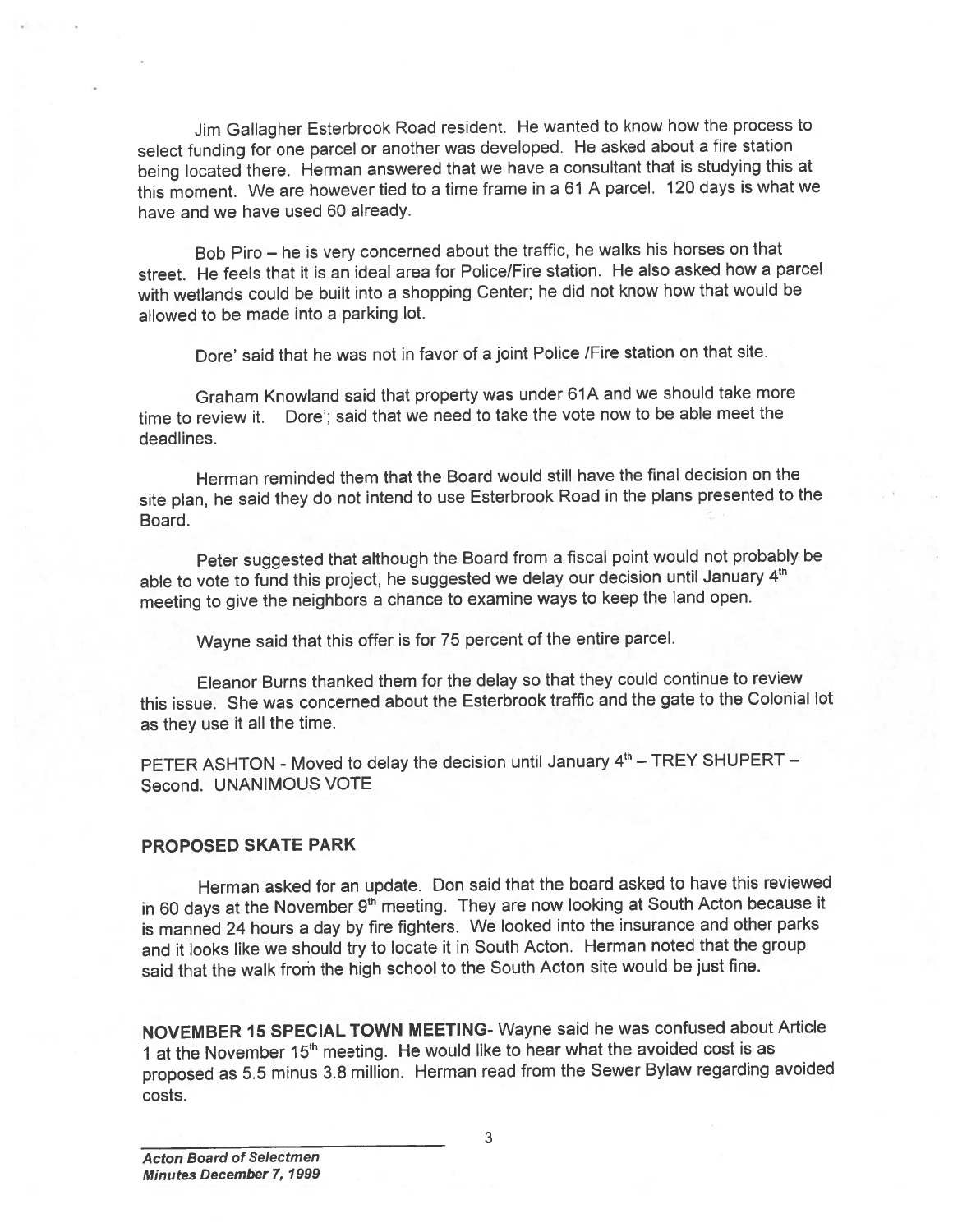Dore' said the 5.5 number that the school engineer gave could still be reviewed the issue is not closed and could be reviewed at the school.

Peter said that there is another item in avoided costs which is if the school were to build their own system, we would have had to pay interest instead of an interest free loan.

review. Dore' asked that staff capture the paper work on that issue so that they can

Charlie Kadlec will be submitting an article to revisit this bylaw as he feels the Avoided Costs is flawed beyond repair.

## SEWER ACTION COMMITTEE

Dore' said the SAC will be meeting Thursday. They need to look at their direction. They are <sup>a</sup> sub-committee of the Board of Selectmen. His concep<sup>t</sup> is that the SAC was formed as Advisory group to move <sup>a</sup> sewer project forward. He said the communications task force would need to be involved in traffic issues. He thinks that the rest of the SAC needs to be redirected. When the RFP, Supervisor,. etc. Is acted on they will need to look beyond to what is our next sewer project. He feels we have to continue and begin to look at the test of the Town and look at what will be needed to move forward. He wanted to begin this while we still have <sup>a</sup> seasoned group in <sup>p</sup>lace.

Trey said that he agrees with Dore' comments. He said he is interested in the next <sup>p</sup>hases. Recruiting new members for West Acton and getting them up to speed. We need to set up an Enterprise Fund and suggested the splintering off <sup>a</sup> special subcommittee to look at how they would establish <sup>a</sup> Sewer Enterprise

SAC. Wayne said that he supported the recruitment of new members to serve on the

Herman wanted to look at establishing Sewer Commissioners and town wide <sup>p</sup>lan.

### RE-ENGINEERING

Dore' said he attended the CTAC2 Committee meeting. It is going forward with <sup>a</sup> sub-committee and expects to have genera<sup>l</sup> governmen<sup>t</sup> as the other half and he suggested we invite Water District to participate. Herman said CTAC2 purpose is to work in conjunction with the municipal <sup>p</sup>iece. He recalls the discussion at ALG that we have several qualified people to recruit. He said we should recruit and let the sub-committee know our choice. Dore' said that he as well as John and Don should sit in on this committee.

Don said that they had discussed the former members of the Wide Area Network and hoped that Sam Swartz would-again serve as well as Tess Summers and Frank Widmayer. Dore' noted that Frank's participation would be very helpful as he added a lot to the previous meetings.

Peter raised the issue of the shared services task force. Schools and Water District have agree<sup>d</sup> to participate, and wanted to go forward and appoint people from the

4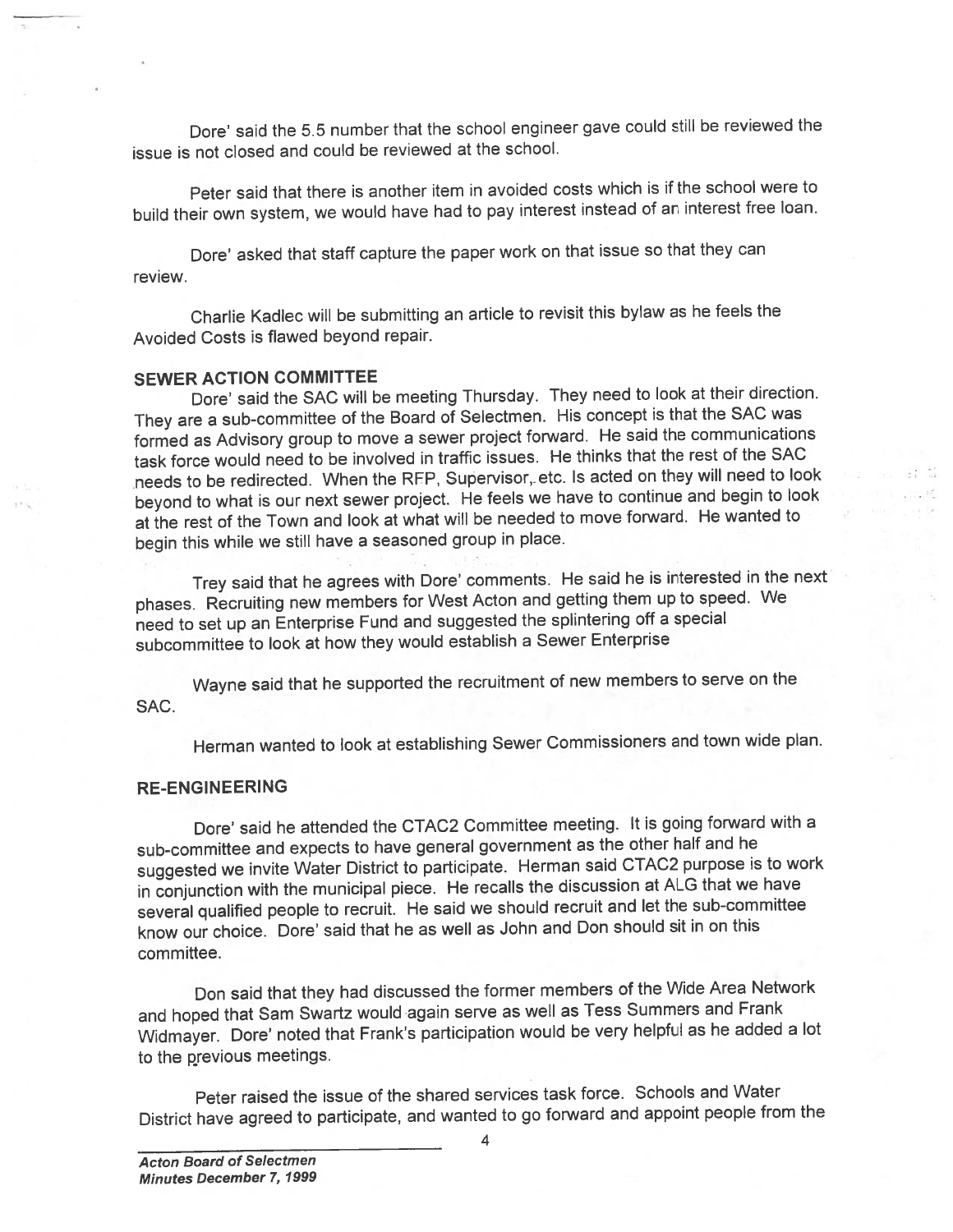Board and staff. Herman and Peter would like to like to serve. He also requested that John Murray be involved.

### CONSERVATION TRUST

1

The reques<sup>t</sup> is that the Town pu<sup>t</sup> <sup>a</sup> proposa<sup>l</sup> before Town meeting for the purchase of the <sup>234</sup> acres on Carlisle Road. The cost would be between 4.3 and 4.8 million as currently envisioned. He will sell us <sup>164</sup> acres retain <sup>70</sup> and donate 42. DORE' HUNTER -Moved to pu<sup>t</sup> an article on the Town Meeting for the purchase of the <sup>164</sup> Acres. PETER ASHTON — Second. UNANIMOUS VOTE.

Herman cautioned that we still need to run this through our model before we advocate. We will need to see what this will save us or cost us.

### FY2000 TAXATION

Don said we are here because we have <sup>a</sup> process in <sup>p</sup>lace that <sup>p</sup>lans budgets and revenues at much as 18 months in advance. The actual revenues we were expecting for FY2000 final numbers have come in higher than.what we <sup>p</sup>lanned on last year during the ALG Process.

John gave <sup>a</sup> presentation on the process and options available with regar<sup>d</sup> to additional monies. The decisions are up to the Regional School Committee and the Board of Selectmen. The Selectmen will need to either call <sup>a</sup> STM, issue actual Tax Bills and/or to determine how to handle excess lottery monies.

Dote' would like to hear from the School Committee and he wanted to know what there recommendations would be.

MaryAnne Ashton said that the School Committee met and feels Chapter <sup>70</sup> is ear marked for education. We (School Committee and Board) in fact sent <sup>a</sup> letter to the Governor about the need for the funds for education. They feel that the money received should go to education. They do not feel it is in the best interests to ask for <sup>a</sup> Special Town meeting in January. She wanted the \$150,000 of earmarked monies for education to come from the Lottery funds.

The School Committee is committed to continue partnering with the Fincom, and Selectmen to see this happen.

John Prendiville – The Finance Committee feels the process is in control. The State is now <sup>g</sup>iving us money but taking it away in Chapter <sup>90</sup> funds. They do not want <sup>a</sup> Special Town Meeting. The Regional <sup>p</sup>iece is out of control they feel. They think the best thing to do after looking at tax rates is to <sup>g</sup>ive the money back to citizens in this FY99 period.

Peter asked if the Chapter 70 numbers are firm. The number that is estimated is the transportation number. He also asked what they think the Chapter <sup>70</sup> monies would be next year. Bill Ryan states that they could increase and continue with minimum aid, but really can't say.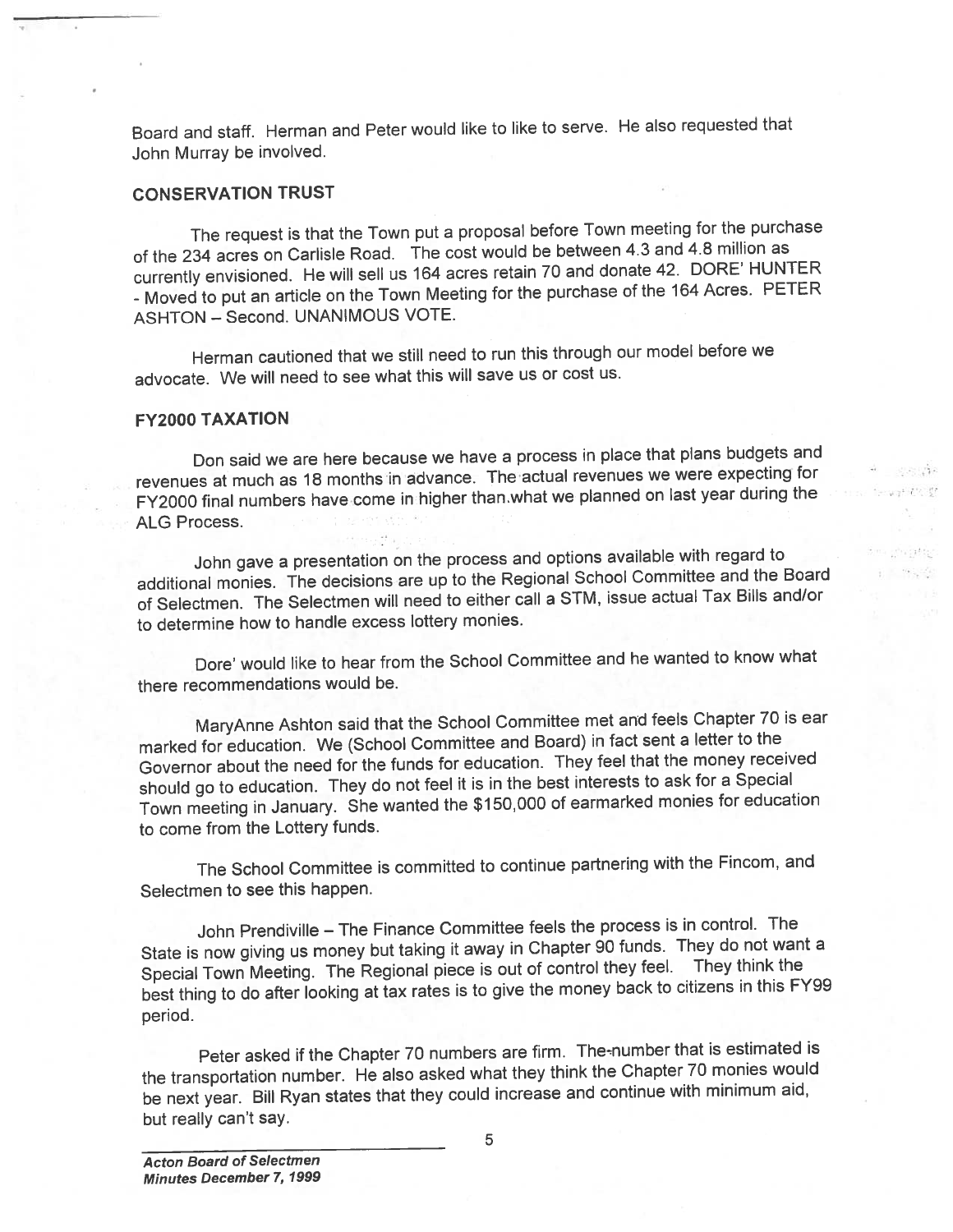Dore' applauds the School Committee's action. He thinks that we should not go to <sup>a</sup> Special Town Meeting. He will not suppor<sup>t</sup> <sup>a</sup> motion to approve <sup>a</sup> meeting. He feels that the \$150,000 of lottery should go to into free cash.

Herman asked if we pu<sup>t</sup> the money into free cash could it be spen<sup>d</sup> next year, John said it would be available for the 2001 budget.

Wayne said that he is thankful for the School Committees position.

TREY SHUPERT -Moved -That we pass these monies back to the citizens and move the \$150,000 into Free Cash from the Lottery Money. DORE' HUNTER — Second. UNANIMOUS VOTE.

MaryAnne asked about earmarking of money for education. Herman said he would discuss it again at ALG Meeting, but he feels the sense of the Board is to make sure that money goes to schools for next fiscal year at April Town Meeting

Dore' felt we should send letter to our Senator and Representative to let them know we need to discuss how these monies are sent to us as well as the late date we receive them. He suggested that the criteria for how Chapter <sup>70</sup> funds can be used should be established

Charlie Kadlec commended the Boards for not calling <sup>a</sup> Special Town Meeting. He felt that it is not the time to earmark monies for next year's budget.

Walter Foster — strongly urge them and School Committee to look at the ways we receive monies.

Herman said he is sad that we can't pu<sup>t</sup> the \$150,000 as tax relief. But will vote to pu<sup>t</sup> the money in to Free Cash.

# EAGLE SCOUT COURT - IAN BLIZARD

Peter will attend.

EAGLE SCOUT COURT - MATTHEW PAJAK Herman will attend.

可 的复数动物

### OTHER BUSINESS

Trey attended <sup>a</sup> luncheon last week regarding creating <sup>a</sup> rail trail from Ice House to Nara. He said the tail is not considered abandoned at this time, but we could petition for it to be abandoned

There were several crossings required to ge<sup>t</sup> to NARA. <sup>A</sup> feasibility study is needed and he asked that we pu<sup>t</sup> on the ATM to have an appropriation for this project.

TREY SHUPERT Moved to pu<sup>t</sup> an article on the Annual Meeting for feasibility study for the trail. PETER ASHTON — Second. UNANIMOUS VOTE.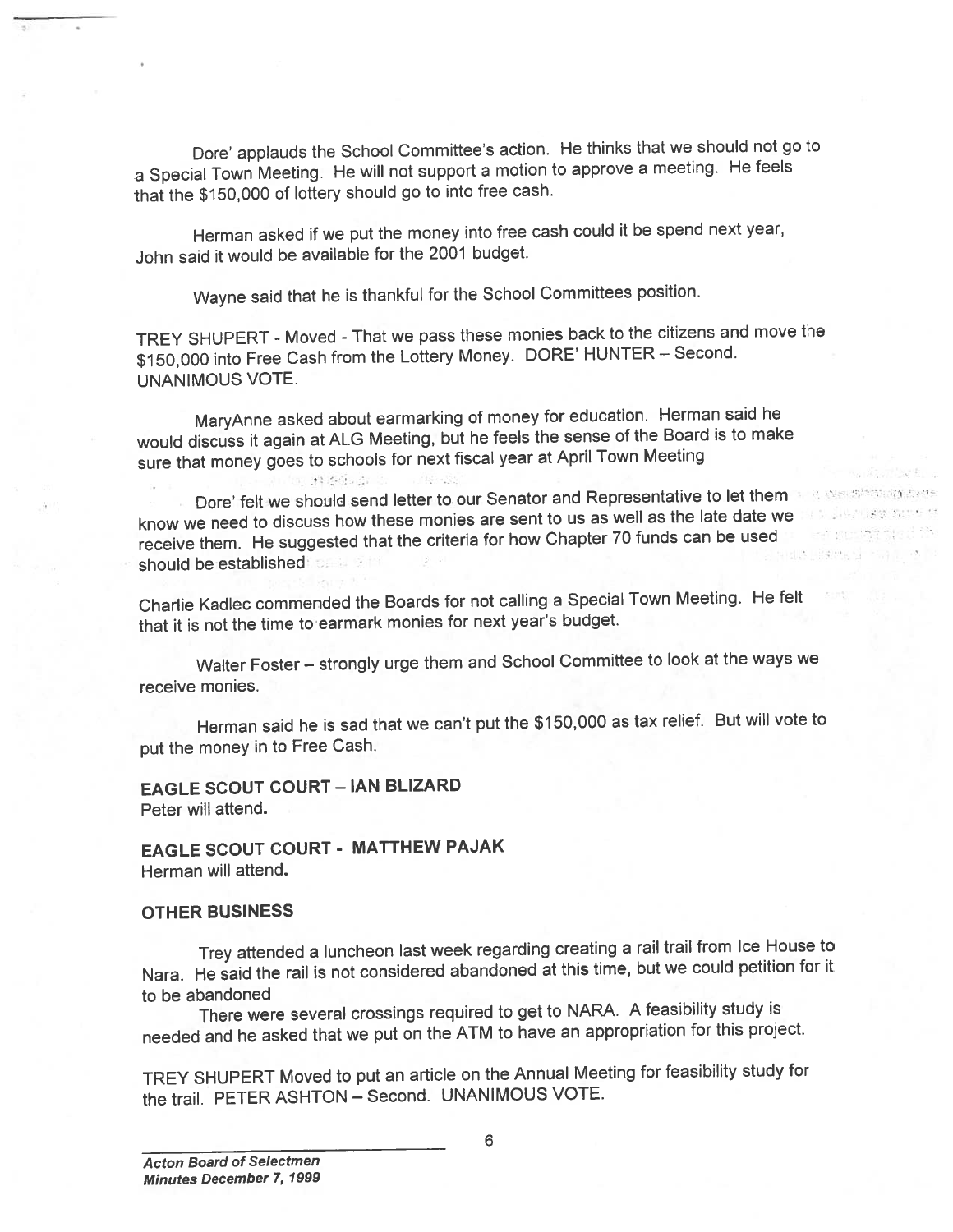Wayne spoke about the Town Manager's salary increase.

Wayne also said that the CAC is not changing its direction.

Dore' wanted the minutes to come up in <sup>a</sup> timely from Conservation Commission.

Peter asked about the filing of minutes of the Finance Committee.

Peter asked about the signage for Indian Village. He also wanted to revisit the cases of reengineering and he did not want us to drop the ball. This will be handled on next agenda. Herman asked that we have the BOS calendar before the next meeting.

Sally Fink was congratulated in her new Job, our new person will be Mike Weiner.

# CONSENT AGENDA

None

## TOWN MANAGER'S REPORT

Fire in Worcester — We have sent people as par<sup>t</sup> of <sup>a</sup> task force to Worcester to cover stations.

We have begun the searching for Police Chief. The consultant will be interviewing the Board. There will be a public forum on the 13<sup>th</sup> for citizens to come in and tell the consultants what they think is important in <sup>a</sup> new Chief.

C(erk

 $\mathcal O$ 

Date i

AADI runce Christine Joyce  $\bigcup$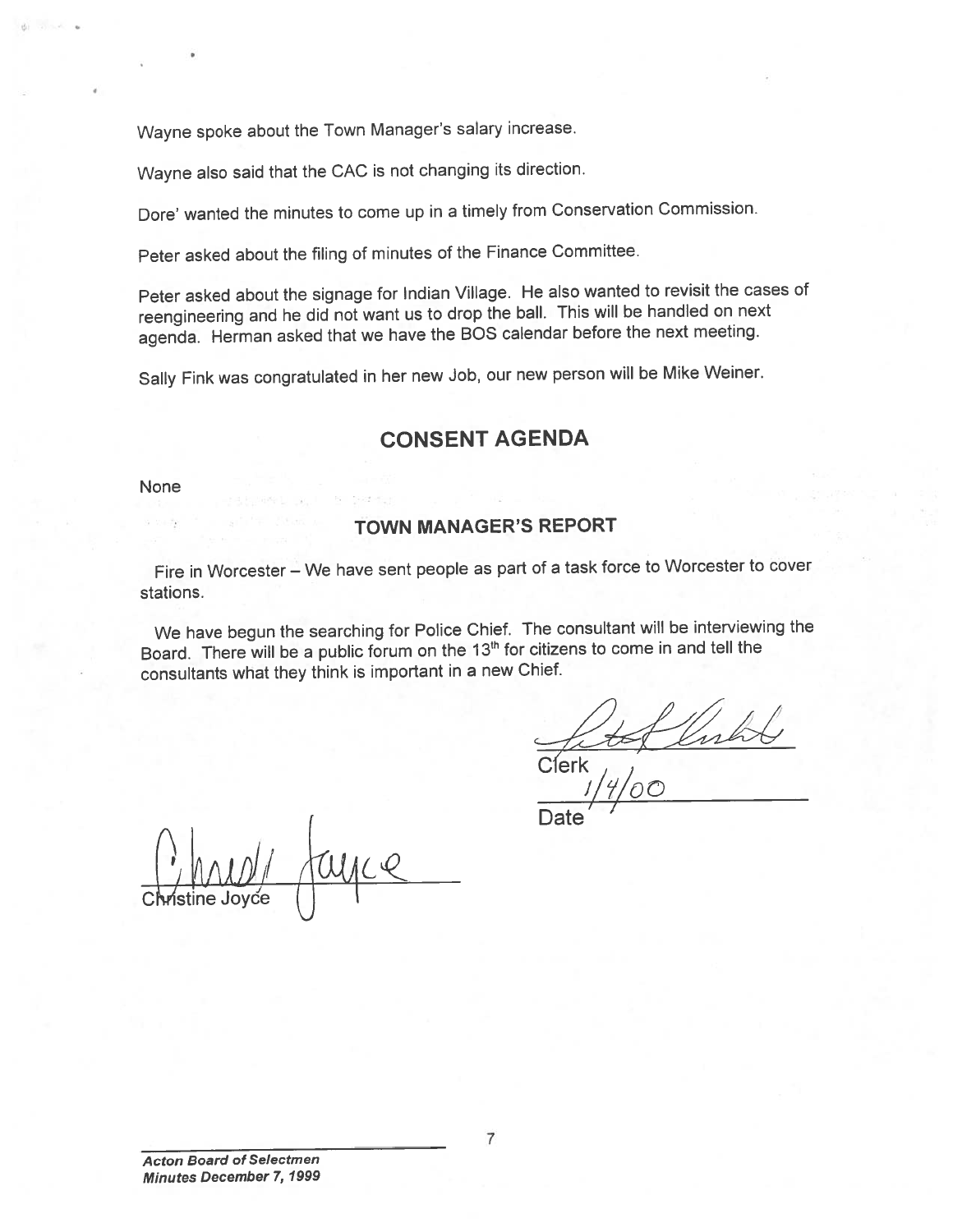December 3, 1999

TO: Board of Selectmen

FROM: Herman Kabakoff, Chairman

SUBJECT: Selectmen's Report

# AGENDA

# DECEMBER 7, 1999 7:30 P.M. -Room 204

# I. CITIZEN'S CONCERNS

# II. PUBLIC HEARINGS & APPOINTMENTS

1. 7:32 GREG NIEMYSKI — COMMITTEE APPOINTMENT — Enclosed <sup>p</sup>lease find Mr. Niemyski's Volunteer Application and recommendation from the VCC for appointment as an Associate Member of the Planning Board with <sup>a</sup> term to expire June 30, 2000.

## III. SELECTMEN'S BUSINESS

2. LITTLE LEAGUE — Mr. Coppolino will be in to address the Board regarding Little League Plans at the 2N27 Field.

3. DIDUCA LAND — Enclosed <sup>p</sup>lease find the 61A Notice and staff comment for review.

4. PROPOSED SKATE PARK — Status Update.

5. NOVEMBER <sup>15</sup> SPECIAL TOWN MEETING — ARTICLE ONE — Board discussion of ramifications of this vote.

6. SEWER ACTION COMMiTTEE — Board discussion of the future of the SAC.

7. RE-ENGINEERING — Board discussion of how the municipal side will handle the corollary of the School's CTAC2.

8. CONSERVATION TRUST - Enclosed please find a request from the Conservation Trust for an Annual Town Meeting Article.

9. FY2000 TAXATION — Enclosed <sup>p</sup>lease find memo from staff for Board disquisition.

10. EAGLE SCOUT COURT OF HONOR — IAN M. BLIZARD — Enclosed <sup>p</sup>lease find an invitation to attend Mr. Blizard's Court of Honor on January 29, <sup>2000</sup> for Board assignment.

11. EAGLE SCOUT COURT OF HONOR — MATTHEW J. PAJAK — Enclosed <sup>p</sup>lease find an invitation to attend Mr. Pajak's Court of Honor on January 29, <sup>2000</sup> for Board assignment.